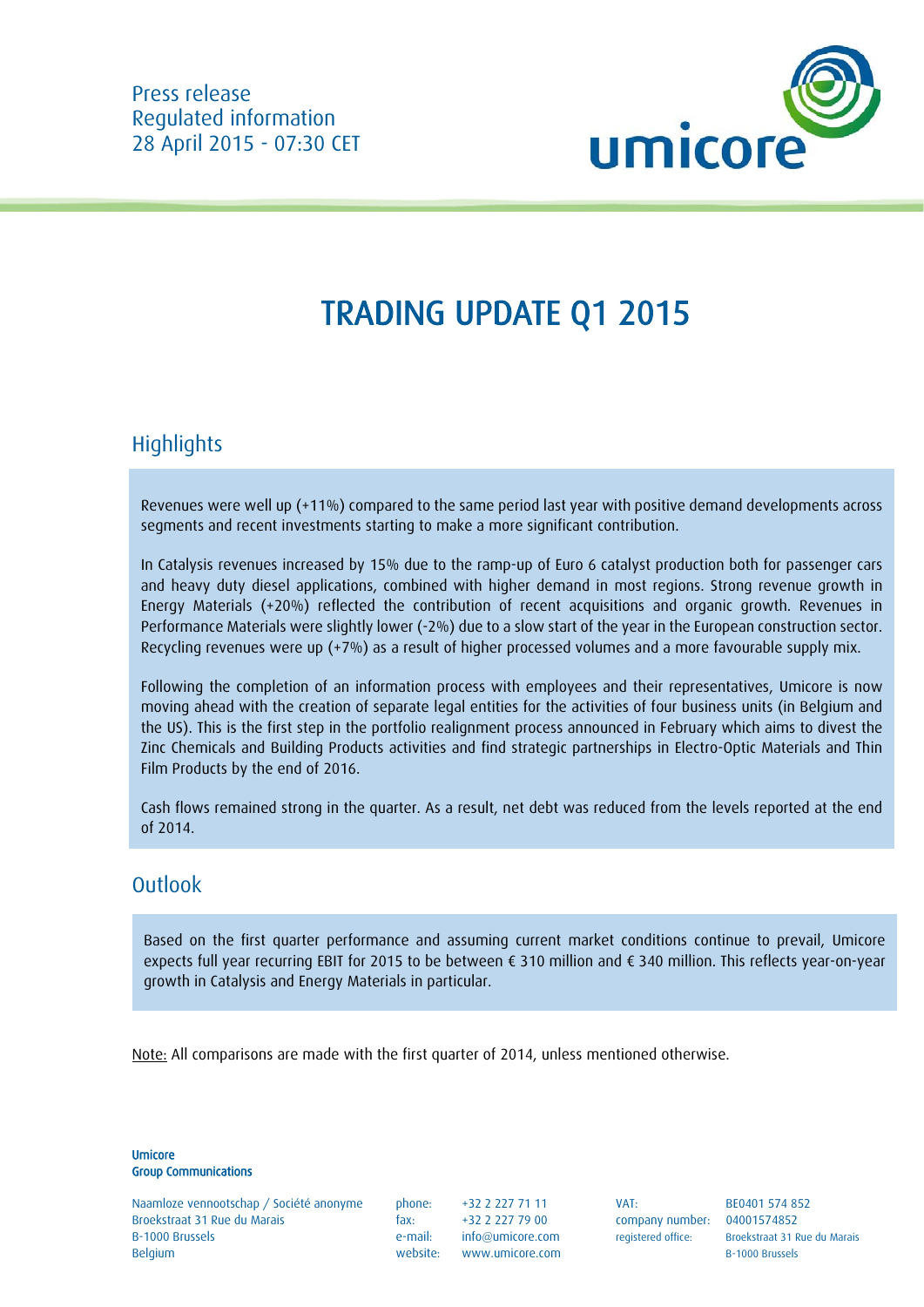

## **Catalysis**

Revenues in Catalysis were up substantially, mainly due to higher revenues in Automotive Catalysts.

Revenues for **Automotive Catalysts** were well up year on year due to higher demand for Umicore's catalysts for passenger cars across regions and the ramp-up of heavy duty diesel (HDD) catalyst sales in China and Europe.

Global light duty vehicle production grew by 0.4% with growth in North America (up by 4.5%) and China (up 3.2%) largely offset by a drop in Japan and South America. Umicore's revenues and sales volumes outperformed the market both globally and in all regions.

In Europe, car production was flat as a recovery in the EU was offset by the drop in Russia. Demand for Umicore's catalysts for light duty diesel vehicles benefited from the introduction of Euro 6 diesel platforms as well as the successful introduction of new gasoline platforms. These factors led to solid revenue growth in the region.

Revenues and sales volumes grew in North America as a result of a more supportive vehicle mix. The drop in gasoline prices fuelled demand for larger engines, to which Umicore is more exposed. In contrast, the South American car market continued to shrink. Nevertheless, Umicore's revenues in that market increased year on year due to the launch of several new platforms.

The Chinese market continued to grow, albeit at a slower pace. Umicore significantly outperformed the market through its strong presence with international car manufacturers. Car production in the South Korean market fell slightly, although favourable platform exposure meant that Umicore's revenues in that market increased year on year. Production of catalysts for light duty vehicles is ramping up at the new plant in Pune, India.

All major investments in the Automotive Catalyst business unit are progressing according to plan. Operations at the new technology development centre in South Korea are expected to begin at the end of 2015. Light duty catalyst production is expected to begin at Nowa Ruda, Poland, early next year and at the new plant in Hemaraj, Thailand, in the second half of 2016.

Revenues for **Precious Metals Chemistry** were up mainly due to higher demand from the automotive industry for precursors used in catalytic applications. Revenues for compounds used in the bulk chemicals and life science sectors were also up, benefiting from a higher demand and a favourable product mix.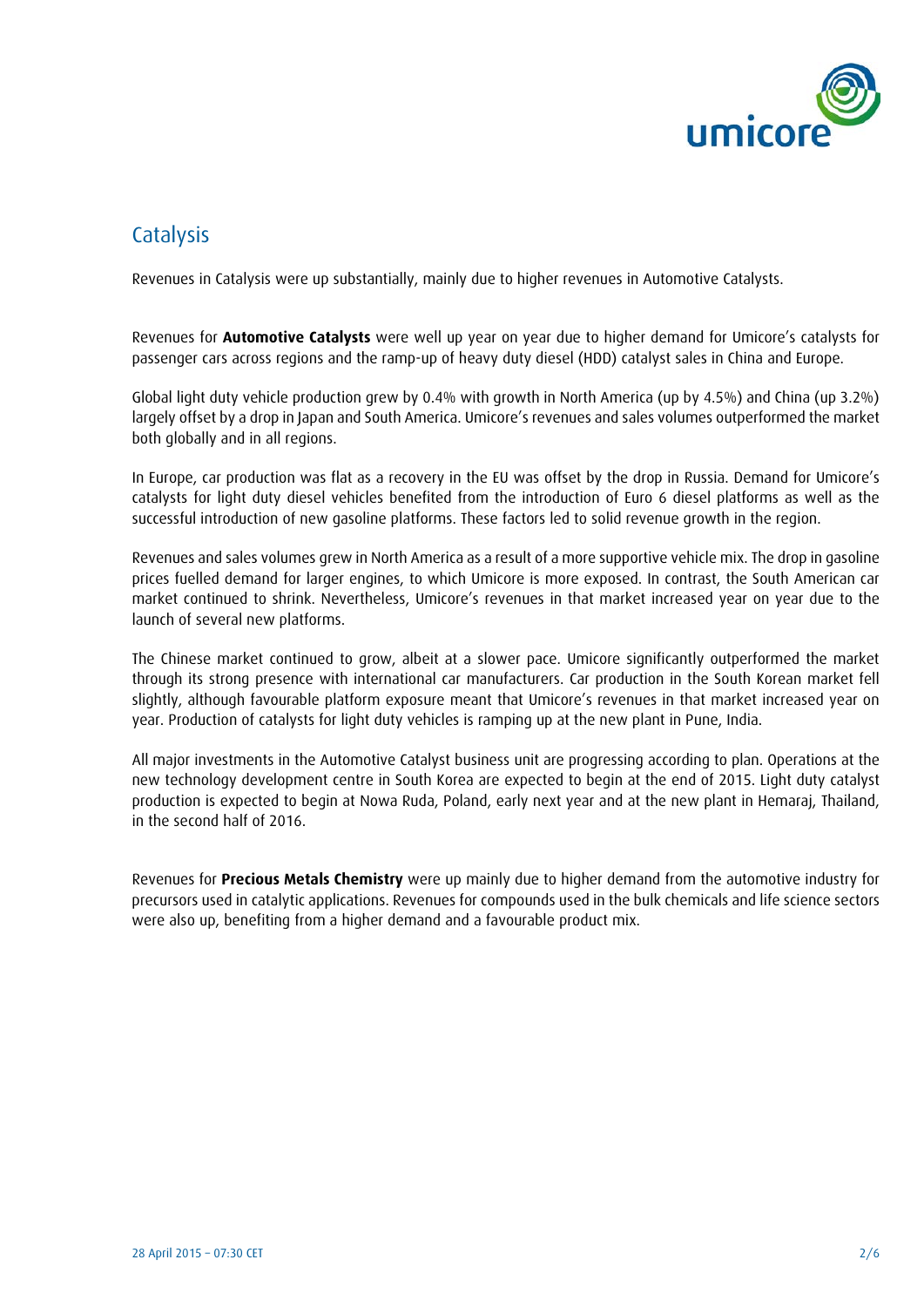

### Energy Materials

Revenues in Energy Materials were up by 20% driven by the integration of the recently acquired activities in Cobalt & Specialty Materials as well as higher demand in various end markets.

Volumes for **Rechargeable Battery Materials** were slightly lower compared to the very strong first quarter of 2014 as some inventory adjustments were observed following the strong demand of the previous quarter.

Demand for polymer Li-Ion batteries used in high-end portable electronics continues to be supported by the introduction of new devices and functionalities. Umicore is well positioned in this market with its proprietary High Energy LCO (lithium cobaltite) technology which offers distinctive advantages to a broad range of customers. Fierce competition among cell producers and materials suppliers continues to put pressure on margins across the value chain of this market segment.

The increasing number of electrified car models is supporting the overall demand growth of Li-ion cathode materials for the automotive segment. Demand for Umicore's NMC (nickel manganese cobalt) cathode materials grew faster than in the previous quarters and further progress was made for new platform qualifications which will support Umicore's future growth in this application.

Additional capacity investments will be carried out in South-Korea and China in 2015 to cope with growing demand.

Revenues of **Cobalt & Specialty Materials** showed substantial growth year on year, driven primarily by the successful integration of activities acquired in 2014 and higher sales volumes in ceramics & chemicals. In that segment, demand for nickel sulphates and metal carboxylates were up substantially. Revenues in tool materials remained roughly stable year on year while revenues in cobalt and nickel refining benefited from the acquisition of US-based CP Chemicals in the third quarter of 2014.

Revenues for **Electro-Optic Materials** were well up year on year, driven by a larger contribution from the recycling and refining activities and higher sales volumes of germanium tetrachloride to the fibre optics industry. Order levels for substrates for space photovoltaic applications were also up year on year. Umicore is focusing its infrared optics activities on the fast-growing market for finished optics.

Volumes and revenues for **Thin Film Products** were higher compared to the first quarter of the previous year, driven by further growth in demand for Umicore's indium tin oxide rotary targets used in large area display applications, in particular in China.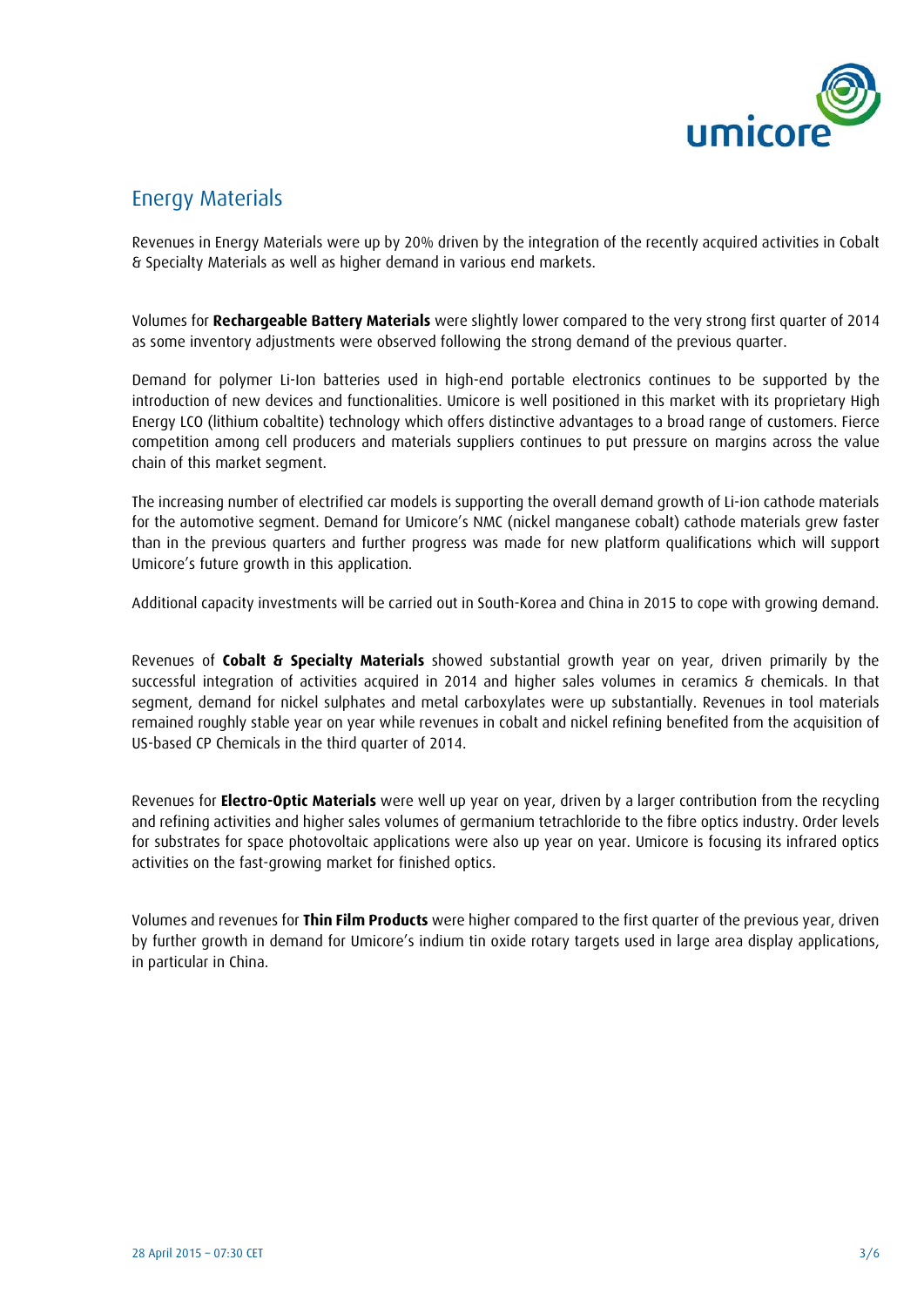

#### Performance Materials

Revenues for Performance Materials were down 2% year on year. Growth in Zinc Chemicals and Electroplating was largely offset by lower revenues in Building Products and Platinum Engineered Materials.

Revenues for **Building Products** were below the level of the same period last year, due to a slower start in Europe and the effects of some customer destocking. Sales volumes in the markets outside Europe were up, primarily in the Asia-Pacific region, as some of the projects which were delayed in 2014, were launched in the first quarter. The product mix was somewhat better with a larger share of higher added value surface-treated products. Product premiums, however, were further impacted by competitive pressure in the European markets and the higher zinc price.

Revenues for **Electroplating** increased year on year with higher sales volumes for most product groups. The strongest growth was recorded in sales for decorative applications driven primarily by demand for Umicore's silver protection coatings.

Revenues for **Platinum Engineered Materials** were down compared to the same period in 2014, primarily due to the timing of the projects in its display glass activities.

Volumes and revenues for **Technical Materials** were roughly flat year on year across the different product segments.

Revenues for **Zinc Chemicals** were well up year on year, with higher sales volumes across the different product groups. While the availability of zinc-containing residues from the galvanizing industry remained tight in a competitive market, recycling margins benefited from a higher received zinc price.

Revenue growth was largely driven by increased sales volumes of zinc oxides, particularly feed grade products. Order levels for fine zinc powders used in anti-corrosive paint were up too and benefited from strong demand from the Chinese market. Also last year's investment in additional zinc powder capacity in Malaysia started to pay off in higher revenues. Demand for zinc powders used in primary batteries was slightly up.

Umicore has decided to close its zinc oxide plant in Goa, India, due to persistently unfavourable conditions in the Indian zinc oxide market.

**Element Six Abrasives** recorded lower revenues compared to the first quarter of 2014. The sharp drop in the drilling activity in the oil and gas sector led to a lower demand for Oil and Gas-drilling products and this could not be fully compensated by further growth in demand for its Precision Tooling products for the automotive and aerospace industries. Revenues were also impacted by currency headwinds.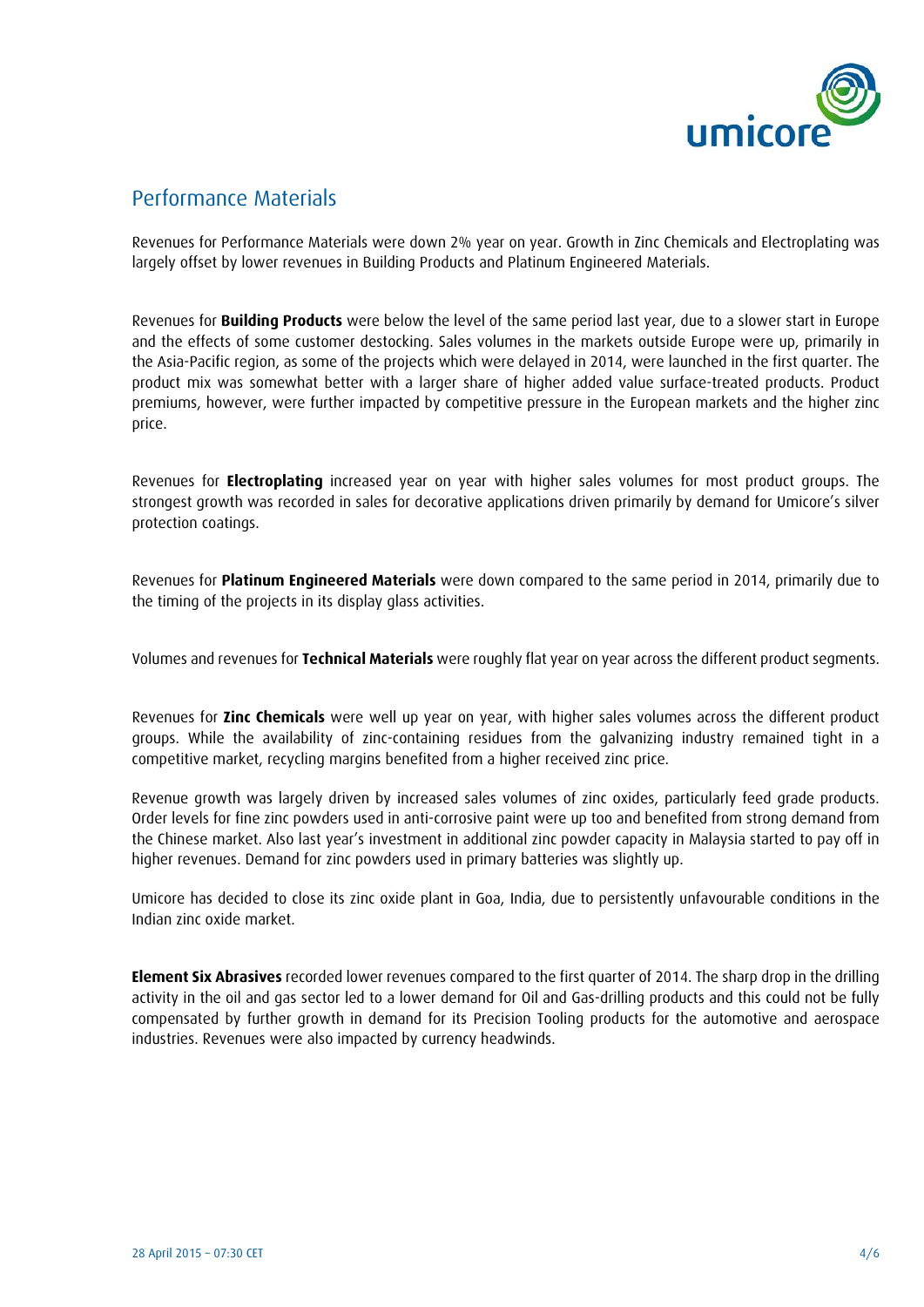

### Recycling

Revenues for Recycling were up 7% driven primarily by growth in the Precious Metals Refining activity.

Revenues for **Precious Metals Refining** were up compared to the first quarter of 2014, mainly due to higher processed volumes and a more favourable supply mix. Metal prices had no material impact on the revenue evolution.

The intake of material increased year on year with higher arrivals across the different segments. The quality of the supply mix was also better: arrivals of pgm-rich material increased slightly and the supply of complex materials from the non-ferrous metal mining and smelting industries continued to rise. The mix for end-of-life materials remained fairly stable.

Throughput was higher as a result of smooth plant operation and considering the engineering and testing work carried out in the Hoboken plant in the first quarter of last year.

The expansion in Hoboken is continuing as planned. The next wave of investments will take place during two extended shutdowns, one in the second quarter and a second one during the summer months. It is anticipated that throughput improvements following these investments will make up for the additional shutdown time compared to last year.

**Jewellery & Industrial Metals** recorded slightly higher revenues year on year as a result of a better contribution from its recycling activity. Recycling revenues benefited from a higher availability of silver containing scrap and industrial sweeps. The refining volumes of higher grade gold, however, remained at the low levels seen at the end of 2014. Order levels and product mix in the lifestyle and jewellery segment improved and demand for industrial applications was well up too.

Revenues for **Precious Metals Management** were roughly at the same level as the first quarter last year.